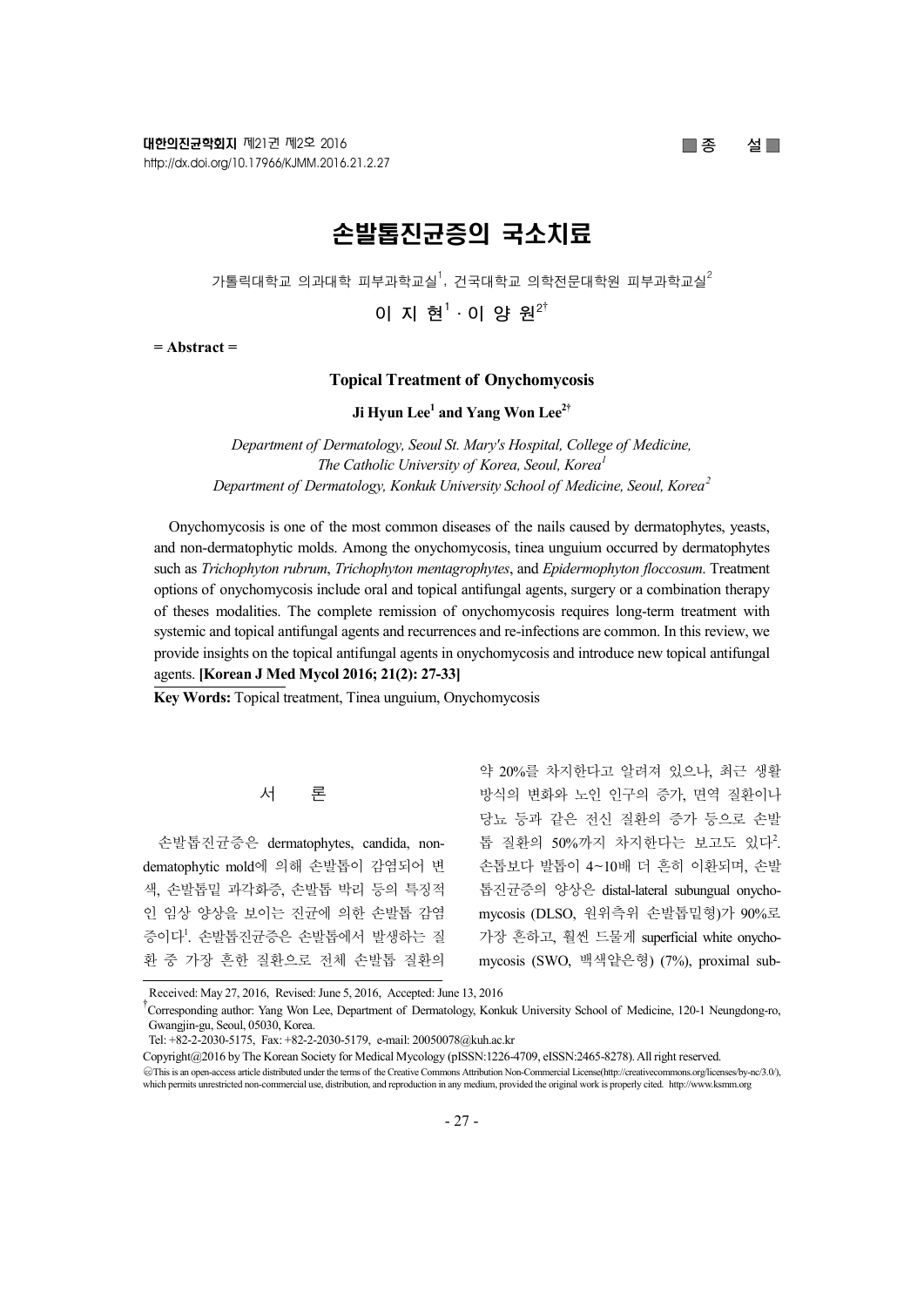ungual onychomycosis (PSO, 근위손발톱밑형) (3%) 를 볼 수 있다<sup>3</sup>. 최근 국내에서는 노인 인구가 증 가함에 따라 유병율이 증가하는 비교적 흔한 질 환으로, 2차 합병증 같은 의학적 측면을 고려할 때 적극적인 치료가 필요하다.

손발톱백선증은 dermatophyte에 의한 손발톱 감 염을 의미하며, 전체 백선증의 10~17%를 차지한 다. 손백선증과 발백선증을 장기간 치료하지 않고 방치하여 손톱과 발톱에 각각 감염을 일으키며, 손발톱끝아래허물 (hyponychium)을 통해 손발톱 바닥 (nail bed)로 퍼지고 손발톱판을 파괴한다. 최 근 손발톱백선증에 관해 전국적으로 조사한 결과 는 50대에 가장 많고 60대, 40대, 30대, 70세 이상 의 순으로 관찰되었다<sup>4</sup>. 이와 같이 우리나라에서 노인 인구가 증가하고 있고 노인들에게 유병률이 높게 조사되고 있으므로, 상대적으로 손발톱진균 증이 증가할 것으로 추측된다. 감염 초기에는 미 용적인 문제 외에는 자각 증상이 없어 그대로 방 치하는 경우가 많은데 다른 피부 부위로 전파되 어 자가접종을 일으키거나, 재발하고, 다른 가족 구성원에게 전파할 수 있는 감염원이 되는 등 삶 의 질에 영향을 미친다<sup>5</sup>.

손발바닥에 흔히 발생하는 표재성 진균증에 비 하여 상대적으로 치료가 어려워 국소도포제 뿐만 아니라 경구제 치료를 요하는 경우가 대부분이다. 그러나 간기능에 문제가 있거나 병용금기 약물의 복용으로 경구용 항진균제를 쓸 수 없는 경우, 또 는 경구용 항진균제와 병용요법으로 치료효과를 높이기 위해 국소 치료제가 사용되어 왔다. 현재 가장 많이 쓰이고 있는 대표적인 국소 치료제는 amorolfine과 ciclopirox olamine이 있으며 최근 치 료율을 높이는 새로운 약제 및 기제가 개발되고 있다. 이에 본고는 손발톱진균증의 현재까지 개발 되어 사용 중이거나 연구에 있는 외용제를 고찰 하고 최신 지견을 소개하고자 한다.

# Amorolfine

1981년 개발된 amorolfine은 phenyl-propyl-mor-

pholine 유도체로서 ergosterol의 생합성에 관여하 는 delta-14-reductase와 delta-7,8-isomerase를 억제 한다. 정진균 (fungistatic, inhibition of cell growth) 및 살진균 (fungicidal, cell death) 작용을 하며 각 종 dermatophyte, candida, Malassesia furfur, 이상성 진균 (dimorphic fungi) 등에 대하여 광범위하게 작 용한다<sup>6,7</sup>. 손발톱도포용으로 제작된 amorolfine 5% nail lacquer (Loceryl® )는 손발톱 침투력이 뛰어난 국소용 손발톱진균증 치료제로 도포 시 손발톱 표면에 씻겨나가지 않는 비수용성막을 형성하며 막 안에 존재하는 amorolfine이 계속적으로 손발 톱판을 통하여 침투하여 작용한다<sup>68</sup>. Amorolfine 5% nail lacquer는 6~12개월 동안 주 1~2회 도포 한다.

저농도로 다량의 진균에 작용하는 장점이 있으 며 ciclopirox보다 지속시간이 길고 비용이 저렴하 다. 매일 도포하는 약제에 비해 일주일에 한 번 도포하므로 환자들의 순응도가 좋다. 그러나 미국 과 캐나다 등에서는 아직 손발톱진균증에 승인을 받지 못하였으며 도포 전에 손발톱 다듬는 줄 (nail file)로 깨끗이 해야 하는 번거로움이 있다.

손발톱바탕질을 침범하지 않은 성인의 손발톱 진균증에서 6개월 간 amorolfine lacquer 도포 시 12~52% 완치율과 55~76% 진균학적 완치율을 보 이고 있다9-11 . 최근 Cochrane 연구에서 ciclopirox olamine에 비해 amorolfine이 더 효과적인 것으로 보고되었다<sup>12</sup>. 그러나 아직까지 무작위 비교 연구 는 부족한 실정으로 추가 연구가 필요하다.

## **Ciclopirox**

Ciclopirox는 hydroxypyridone 약물로, 손발톱진 균증 치료에 있어 ciclopirox 8% nail lacquer가 2014년 6월 전까지는 유일하게 미국 FDA 승인 을 받은 약제였다<sup>13</sup>. Ciclopirox은 trivalent cations (eg, Fe3+)에 결합하여 금속 의존성 효소 (eg., cytochromes)를 억제하며 미토콘드리아 전자 전달 과정에서 발생하는 에너지 생산에도 영향을 준다. 살진균력이 있으며 이외에도 항염증작용과 항알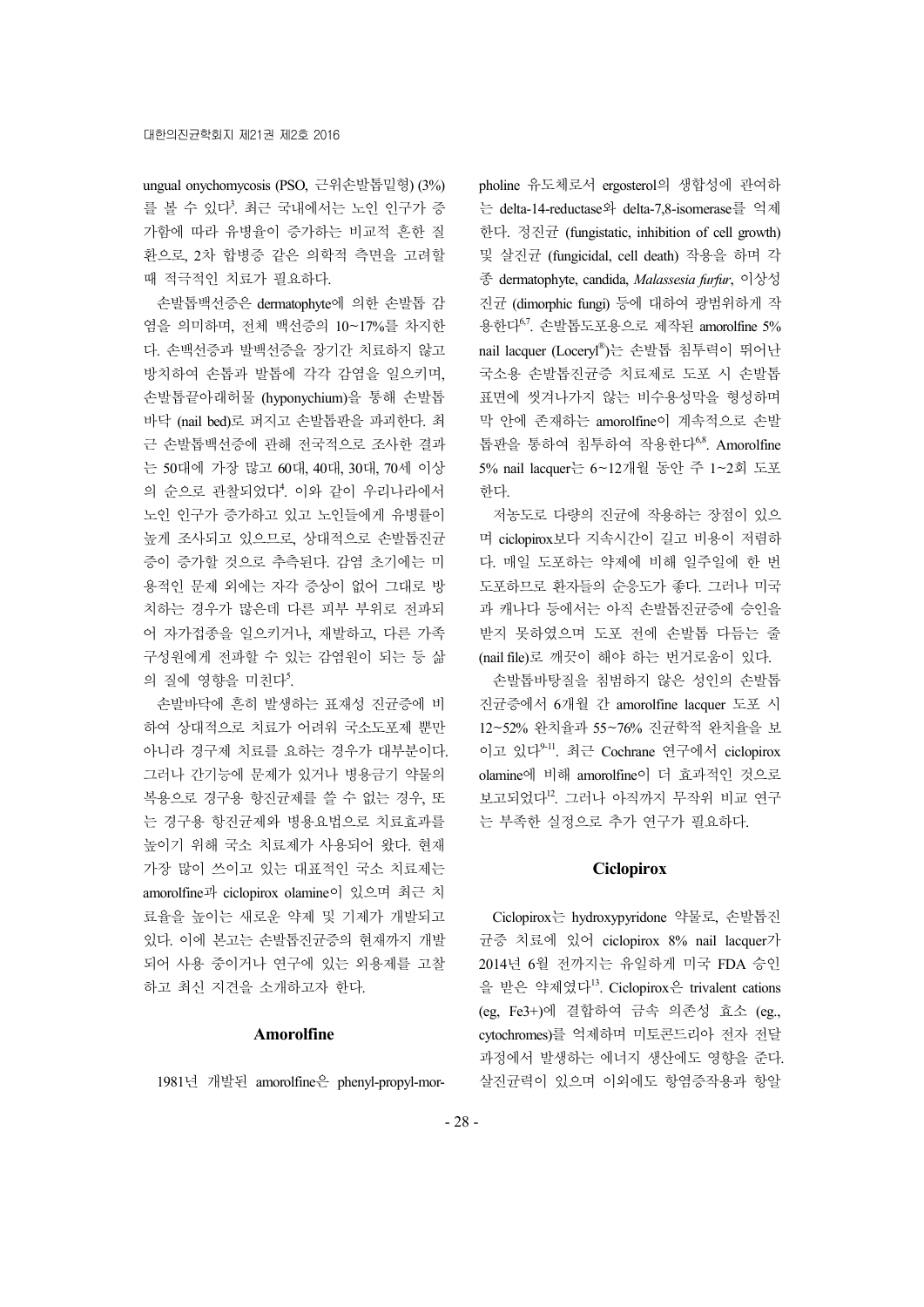레르기 효과가 있다14,15 . 하루 한 번, 손톱에는 24 주 동안, 발톱에는 48주 동안 도포한다<sup>15</sup>.

Ciclopirox는 고전적인 vinyl resin-based nail lacquer와 새롭게 개발된 hydroxypropyl chitosan-based nail lacquer의 두 가지 종류가 있다. 기존의 vinyl resin-based ciclopirox의 경우 1~9%의 완치율과 10~32% 진균학적 완치율을 보이는 것으로 보고 되었다16,17. Ciclopirox는 저항 (resistance) 진균의 발 생 가능성이 적은 장점이 있으나 용액이 잘 침투 하도록 용액이나 손발톱 다듬는 줄로 이전에 도 포된 치료제를 제거하고 손발톱판의 두께를 감소 시켜야 하는 번거로움이 있다. 최근 개발된 막 (film)을 형성하는 hydrosoluble biopolymer (수용 성 생체고분자)인 hydroxypropyl chitosan-based nail lacquer의 경우, 침투가 더 잘되며 48주 치료 후 기존제제에 비해 반응군이 66% 더 많았으며 이 환 손발톱의 감소는 40% 더 높게 나타났다<sup>18,19</sup>. 또한 완치율을 12.7%까지 향상시켰다<sup>18</sup>.

## Terbinafine

Terbinafine은 살진균작용을 하는 allylamine 계 열 항진균제로 진균 세포막에서 ergosterol 합성에 필요한 squalene epoxidase를 억제함으로써 세포막 형성을 방해하는 작용을 한다. 주로는 경구약제로 사용되나, 2009년 Celtic Pharma에서 transfersome 형태의 terbinafine 국소도포제 (TDT-067)가 소개 되었다<sup>20</sup>. Transfersome 형태일 경우, 지질 기제의 liposome이 침투율을 향상시켜 치료율을 높이는 것으로 알려져 있다<sup>21</sup>. Transfersome®-terbinafine에 대한 open-label 연구에서 하루 2회 도포 시 진균 학적 완치율이 14주째 90%, 24주째 80%로 관찰 되었으며, 24주째 33% 환자에서 정상적인 손발 톱이 2 mm 이상 자라남을 관찰하였다<sup>22</sup>. Elewski 등의 연구에 따르면 경증내지 중등증의 발톱진균 증에 있어 terbinafine nail solution이 기제나 amorolfine 5% nail lacquer에 비해 우수한 것으로 나 타났다<sup>23</sup>.

#### Ketoconazole

Dual acrylate-silicone hybrid copolymer system 으로 된 anhydrous/alcohol lacquer 제재의 [<sup>14</sup>C]ketoconazole의 경우 필름을 형성하여 밀폐효과가 있어 [<sup>14</sup>C]-ketoconazole lacquer가 크림제재에 비하 여 손발톱바닥에 오래 남아 치료효과를 나타낸 다<sup>24</sup> .

#### Amphotericin B

Amphotericin B는 non-dermatophytic mold 손발톱 진균증에 사용될 수 있다. 8명의 non-dermatophyte 손발톱진균증 환자를 대상으로 dimethylsulphoxide 와 2-propanol로 희석된 amphotericin B (2 mg/ml) 용액을 손발톱에 하루 한 번 1~3방울 떨어뜨린 연구에서, 12개월 후 모든 환자에서 임상적으로 완치되었으며 7명의 환자에서 진균학적 완치를 보였다<sup>25</sup>. 이에 따라 amphotericin B의 국소제제 도 손발톱진균증 치료에 사용해 볼 수 있으며, Fusarium 종 등의 non-dermatophytic mold에 감염 된 손발톱진균증의 일차 치료제로 고려해볼 수 있다.

#### Efinaconazole

Efinaconazole은 DLSO 치료제로 개발된 triazole 계열의 국소 치료제로 2014년 10% efinaconazole solution으로 FDA 승인을 받았다26,27. Ergosterol 계 열로 14α-demethylase inhibitor로 작용하여 살진 균작용을 나타낸다. Efinaconazole은 dermatophytes, nondermatophytes, yeast 모두에 작용하는 약물로 각질이 두꺼운 손발톱판, 손발톱바닥 및 바탕질 로 잘 침투한다. 액체가 흘러나오는 내장형 브러 시 형태로 알코올, 친지질성 에스테르, 사이클로 메티콘이 포함된 용액으로, 매일 환부에 도포하며 약물이 빨리 건조되므로 남은 약물을 제거하는 번거로움이 없다<sup>28</sup>. 특히 경도와 중등도의 distal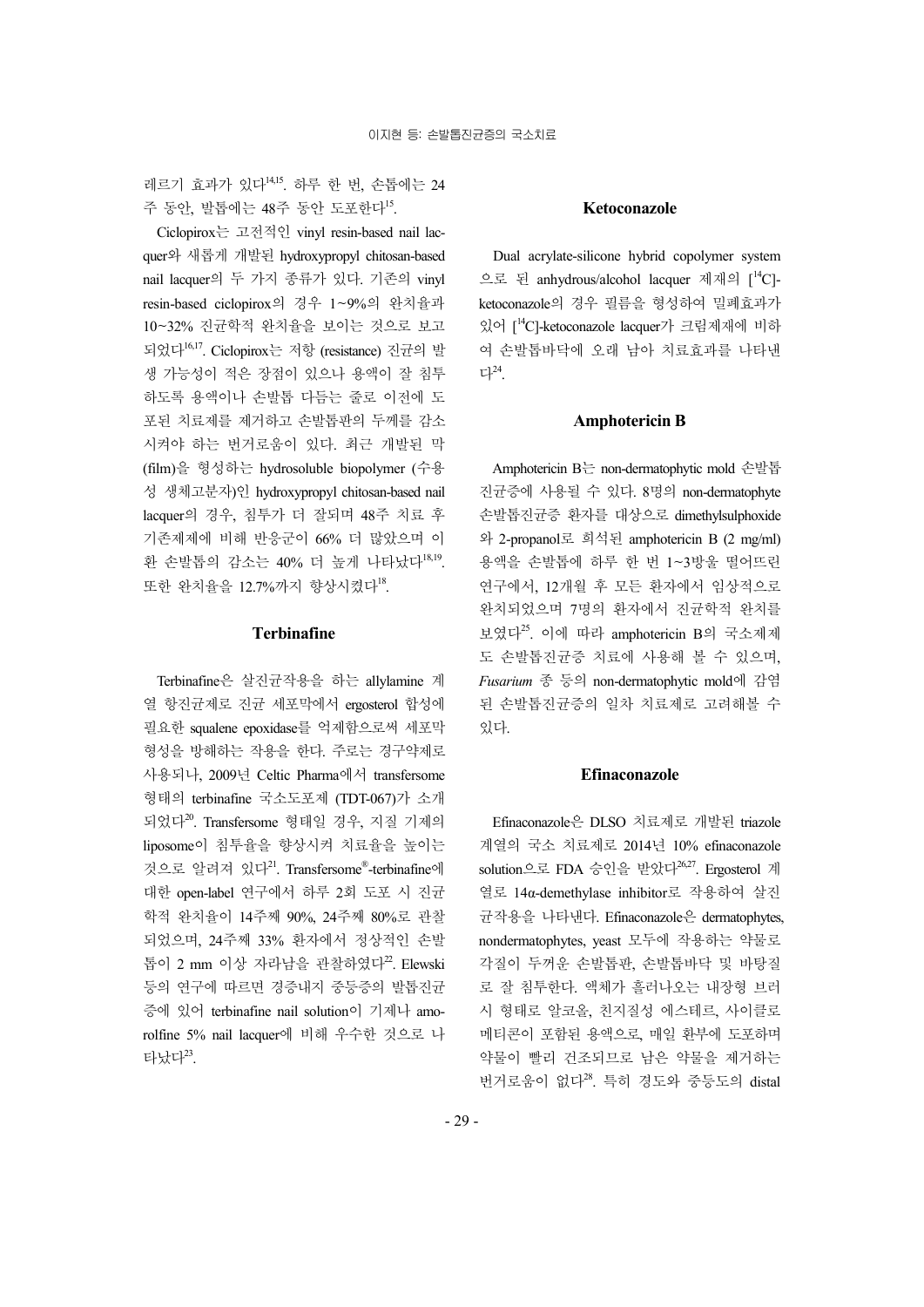| Agent                                  | Mycologic<br>Cure $(\% )$ | Complete<br>Cure $(\% )$ | Indication                   | Mechanism of action                                              | In Korea                  |
|----------------------------------------|---------------------------|--------------------------|------------------------------|------------------------------------------------------------------|---------------------------|
| Amorolfine9-11                         | $55 - 76$                 | $12 - 52$                | Onychomycosis                | Inhibition of delta-14-reductase<br>and delta-7,8-isomerase      | Commercially<br>available |
| Ciclopirox<br>lacquer <sup>16,17</sup> | $10 - 32$                 | $1 - 9$                  | Onychomycosis                | Chelation of polyvalent cation,<br>(eg. $Fe^{+3}$ or $AL^{+3}$ ) | Commercially<br>available |
| Terbinafine<br>$(TDT-067)^{22}$        |                           |                          | Onychomycosis                | Inhibition of squalene<br>epoxidase transfersome                 | Not available             |
| $E$ finaconazole $31$                  | $53.4 \sim 55.2$          | $15.2 \sim 17.8$         | Onychomycosis<br>(esp. DLSO) | Inhibition of $14\alpha$ -demethylase                            | Not available             |
| Tavaborole $32$                        | $31.1 - 35.9$             | $6.5 - 9.1$              | Toe nail<br>onychomycosis    | Inhibition of protein synthesis                                  | Not available             |

Table 1. Comparison of topical antifungals

lateral subungual onychomycosis (DLSO)에서 효과 가 좋은 것으로 알려져 있다<sup>29</sup>.

기니픽 (guinea pig)의 손발톱진균증 모델에서 efinaconazole 10% 용액이 amorolfine이나 ciclopirox 에 비해 유의하게 dermatophyte의 수를 더 감소 시켰다<sup>30</sup>. 1,655명의 손발톱진균증 환자를 대상으 로 하는 2개의 무작위 이중맹검 3상 임상시험 (NCT01008033, NCT01007708)에서 10%의 efinaconazole을 48주 동안 매일 한 번 도포하여 52주 째 평가하였을 때 완치율은 15.2~17.8%로 대조 군의 3.3~5.5%보다 높게 나왔으며, 진균학적 완 치율도 53.4~55.2%로 나왔다. 도포 부위의 피부 염과 물집이 있었으나 약물상호작용이나 간손상 등의 전신부작용은 보고되지 않았다<sup>31</sup>. 일부 연구 에서는 경도내지 중등도의 DLSO에서 경구 itraconazole 치료와 유사한 효과를 보였으며 ciclopirox 8% nail lacquer 보다 완치율이 더 높았다<sup>13</sup>.

### Tavaborole

Tavaborole은 붕소 기본의 새로운 손발톱진균 증 국소 치료제로 최근 3상시험이 완료되었으며, 2014년 6월 FDA에 승인을 받았다<sup>32</sup>. Tavaborole 5% 용액을 하루 한 번 도포하는 요법으로 사용 한다. Mammalian leucyl - tRNA synthetase에 비해 fungal leucyl - tRNA synthetase를 1,000배 이상 선 택적으로 억제하며 단백질 합성을 저해, 세포성장 종결, 세포 괴사를 통해 항진균효과를 나타낸다. 분자량이 151.93 g/mol로 작아 두꺼운 손발톱판에 비교적 흡수가 잘되고, 친수성으로 케라틴에 오래 남아있으며, 빠르게 건조되어 기존 약물을 제거하 지 않아도 된다<sup>33</sup>. 최근 보고에 따르면 tavaborole 은 치료 후 3개월에도 dermatophyte에 대한 살진 균에 필요한 최소 농도의 20배까지 유지되며, 도 포 14일째 ciclopirox에 비해 40배 이상의 농도로 손발톱에 남아 있었으며 dermatophyte의 손발톱 진균증에 더 효과가 좋다<sup>13,34</sup>.

성인을 대상으로 하는 DLSO 3상 임상 연구에 서, 0.5% tavaborole을 매일 48주 도포하였을 때 tavaborole을 도포한 군에서, 31.1~35.9% 진균학적 완치율을 보였으며, 6.5~9.1% 완치율을 보였다<sup>32</sup>. 환자의 2.7%에서 도포 부위의 벗겨짐 (exfoliation), 1.6% 홍반, 1.3%에서 자극감만 관찰되었으며 다 른 부작용은 없었다.

# 결 론

손발톱진균증은 증가 추세에 있으나 완치가 어 렵고 재발률 및 재 감염이 잘되어 치료가 어려운 질환 중에 하나이다. 중등도 이상의 손발톱진균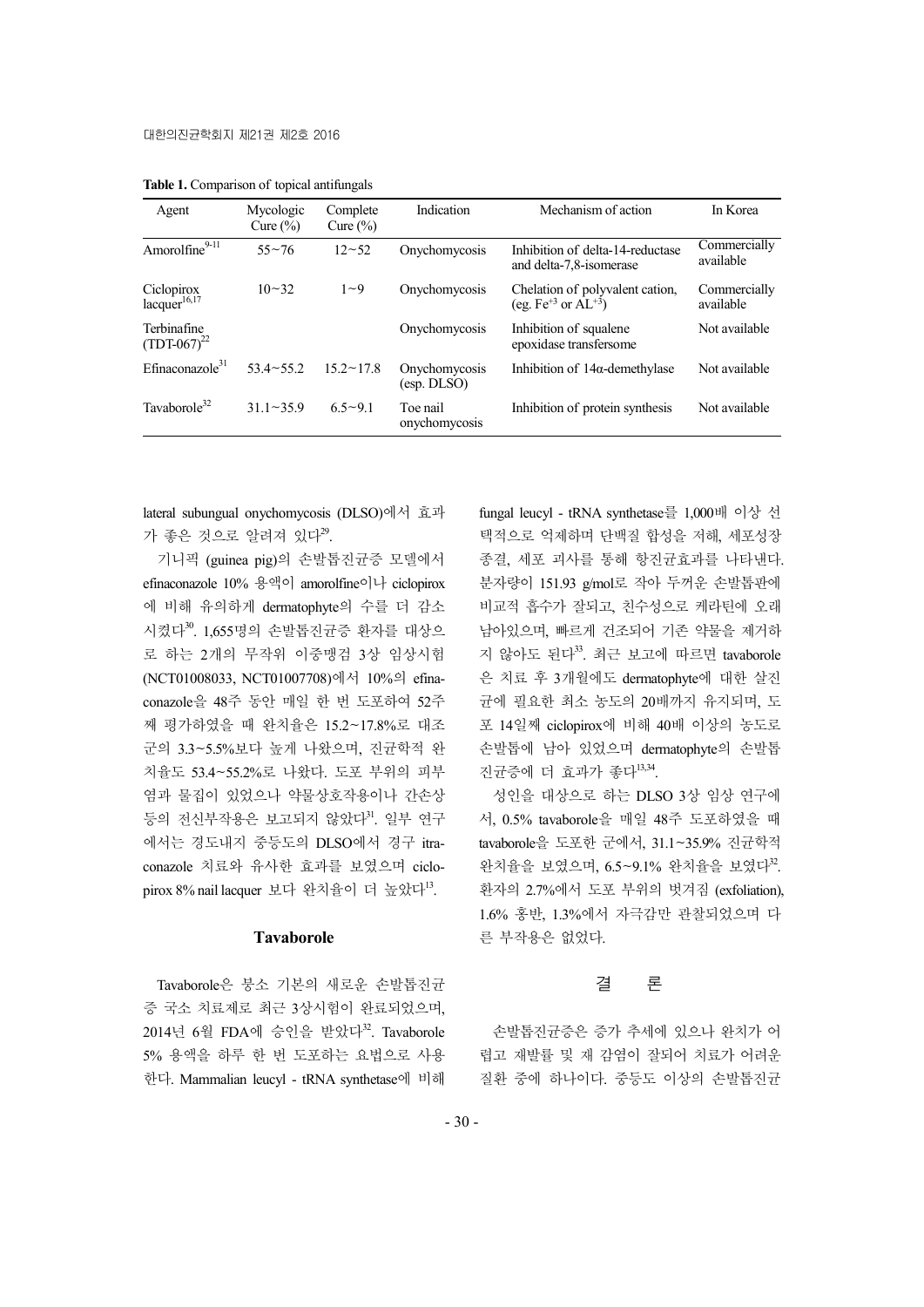증의 치료에 있어 국소 치료제만으로는 효과가 적어 현재 경구 치료제가 표준 치료로 알려져 있 으며, 경구 치료제와 국소 치료제의 병용 시 치료 기간을 줄이고 환자의 순응도를 높인다는 보고가 있다<sup>35</sup> . 그러나 경구 치료제의 경우, 약물독성, 약 물상호작용, 고비용, 내성균 출현, 높은 재발률 등 의 문제가 있어 새로운 국소 치료제들이 개발되 고 있다<sup>36</sup>. 경증의 손발톱진균증의 치료에 있어 ciclopirox 8%와 amorolfine 5% nail lacquer로 치료해 볼 수 있으나, 단독 치료 시 완치율은 각각 9%, 12~52%로 치료율이 낮은 편이다. 새롭게 개발된 efinaconazole 10% solution의 경우 완치율이 더 높 았으며, 기존의 경구용 제제인 terbinafine을 친지 질성 기질에 넣어 각질층을 통한 투과율을 높인 제제 (TDT 067)가 기존 치료제에 비하여 우수한 것으로 보고되었다 (Table 1). Amphotericin B 용액 이나 [<sup>14</sup>C]-ketoconazole lacquer도 손발톱진균증의 치료효과가 발표되었다. 이처럼 새로운 국소진균 제들이 손발톱진균증 국소 치료에 있어 새로운 가능성을 보여주었다. 추가적인 효능 비교 연구 를 통하여 적극적으로 환자 치료에 적용해 볼 수 있겠다.

#### Acknowledgments

"This work was supported by the National Research Foundation of Korea (NRF) grant funded by the Korea government (MSIP) (No. NRF-2015R1C1A2A010- 54767)".

#### Conflict of interest

None declared.

## **REFERENCES**

1. Schieke SM, Garg A. Superficial fungal infection. In: Goldsmith LA, Katz SI, Gilchrest BA, Paller AS, Leffell DJ, Wolff K, editors. Fitzpatrick's dermatology in general medicine. 8th ed. New York: McGraw-Hill, 2012:2277-2328

- 2. Faergemann J, Baran R. Epidemiology, clinical presentation and diagnosis of onychomycosis. Br J Dermatol 2003;149(Suppl. 1)65:1-4
- 3. Cho BK. Diagnoses and differential diagnoses of superficial mycoses. Korean J Med Mycol 2001;6:49 -56
- 4. Eun YS, Lee YB, Park HJ, Cho BK. A statistical survey of nail disease -Nail clinic of the Yeouido Saint Mary's Hospital, 2000~2010. Korean J Dermatol 2012; 50:8-17
- 5. Shivakumar HN, Juluri A, Desai BG, Murthy SN. Ungual and transungual drug delivery. Drug Dev Ind Pharm 2012;38:901-911
- 6. Gupta AK, Sauder DN, Shear NH. Antifungal agents: an overview. Part II. J Am Acad Dermatol 1994;30: 911-933; quiz 934-936
- 7. Polak AM. Preclinical data and mode of action of amorolfine. Clin Exp Dermatol 1992;17(Suppl. 1):8  $-12$
- 8. Pittrof F, Gerhards J, Erni W, Klecak G. Loceryl nail lacquer--realization of a new galenical approach to onychomycosis therapy. Clin Exp Dermatol 1992;17 (Suppl. 1):26-28
- 9. Zaug M, Bergstraesser M. Amorolfine in the treatment of onychomycoses and dermatomycoses (an overview). Clin Exp Dermatol 1992;17(Suppl. 1):61-70
- 10. Lauharanta J. Comparative efficacy and safety of amorolfine nail lacquer 2% versus 5% once weekly. Clin Exp Dermatol 1992;17(Suppl. 1):41-43
- 11. Reinel D, Clarke C. Comparative efficacy and safety of amorolfine nail lacquer 5% in onychomycosis, once-weekly versus twice-weekly. Clin Exp Dermatol 1992;17(Suppl. 1):44-49
- 12. The Cochrane Library: Topical treatments for fungal infections of the skin and nails of the foot, 2009
- 13. Del Rosso JQ. The role of topical antifungal therapy for onychomycosis and the emergence of newer agents. J Clin Aesthet Dermatol 2014;7:10-18
- 14. Bohn M, Kraemer KT. Dermatopharmacology of ciclopirox nail lacquer topical solution 8% in the treatment of onychomycosis. J Am Acad Dermatol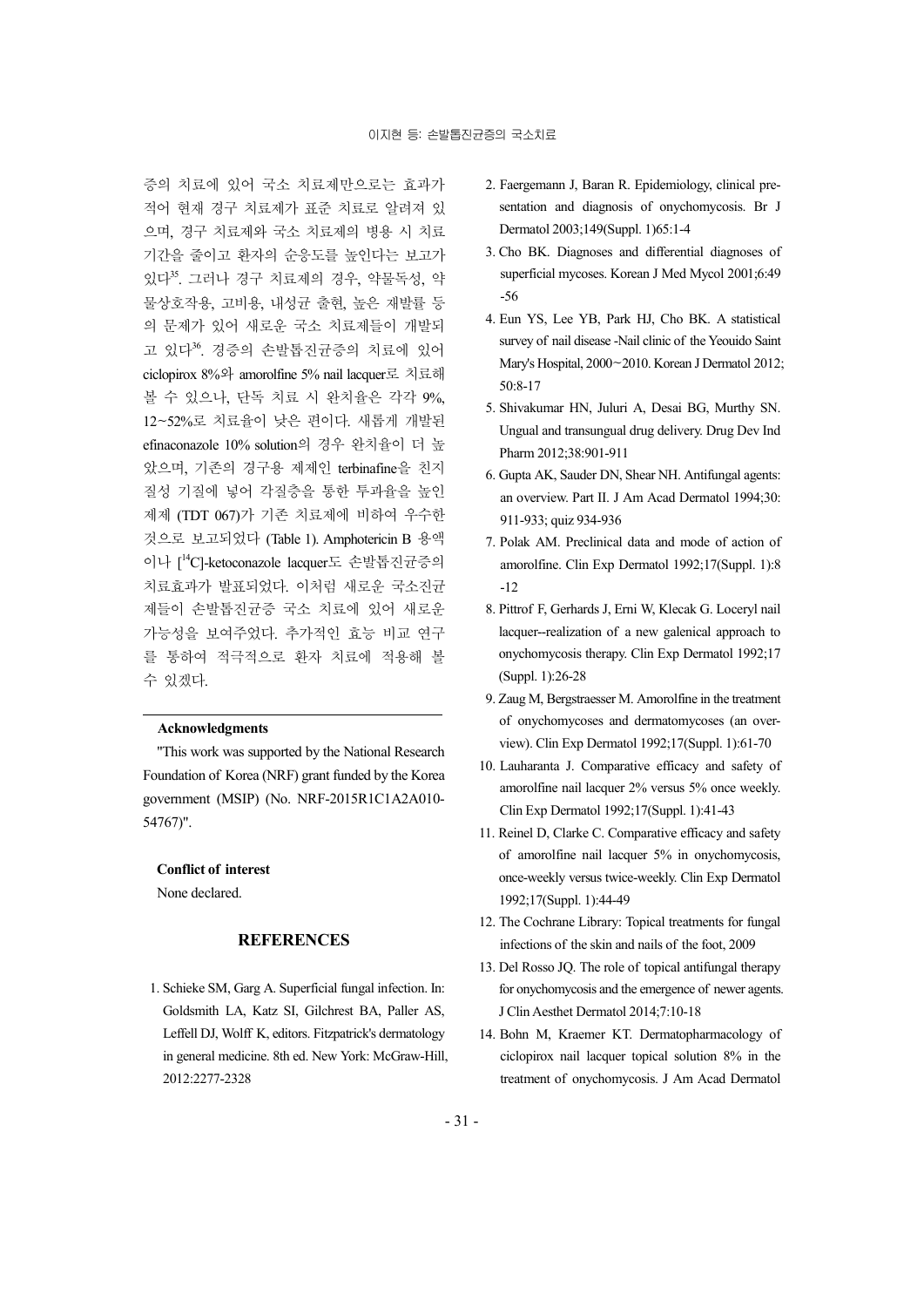2000;43:S57-69

- 15. Subissi A, Monti D, Togni G, Mailland F. Ciclopirox: recent nonclinical and clinical data relevant to its use as a topical antimycotic agent. Drugs 2010;70:2133 -2152
- 16. Gupta AK, Paquet M, Simpson FC. Therapies for the treatment of onychomycosis. Clin Dermatol 2013; 31:544-554
- 17. Gupta AK, Joseph WS. Ciclopirox 8% nail lacquer in the treatment of onychomycosis of the toenails in the United States. J Am Podiatr Med Assoc 2000;90: 495-501
- 18. Baran R, Tosti A, Hartmane I, Altmeyer P, Hercogova J, Koudelkova V, et al. An innovative water-soluble biopolymer improves efficacy of ciclopirox nail lacquer in the management of onychomycosis. J Eur Acad Dermatol Venereol 2009;23:773-781
- 19. Monti D, Saccomani L, Chetoni P, Burgalassi S, Senesi S, Ghelardi E, et al. Hydrosoluble medicated nail lacquers: in vitro drug permeation and corresponding antimycotic activity. Br J Dermatol 2010; 162:311-317
- 20. Sigurgeirsson B, Ghannoum M. Therapeutic potential of TDT 067 (terbinafine in Transfersome): a carrierbased dosage form of terbinafine for onychomycosis. Expert Opin Investig Drugs 2012;21:1549-1562
- 21. Tanriverdi ST, Ozer O. Novel topical formulations of Terbinafine-HCl for treatment of onychomycosis. Eur J Pharm Sci 2013;48:628-636
- 22. Dominicus R, Weidner C, Tate H, Kroon HA. Openlabel study of the efficacy and safety of topical treatment with TDT 067 (terbinafine in Transfersome(R)) in patients with onychomycosis. Br J Dermatol 2012; 166:1360-1362
- 23. Elewski BE, Ghannoum MA, Mayser P, Gupta AK, Korting HC, Shouey RJ, et al. Efficacy, safety and tolerability of topical terbinafine nail solution in patients with mild-to-moderate toenail onychomycosis: results from three randomized studies using doubleblind vehicle-controlled and open-label activecontrolled designs. J Eur Acad Dermatol Venereol

2013;27:287-294

- 24. Hafeez F, Hui X, Chiang A, Hornby S, Maibach H. Transungual delivery of ketoconazole using novel lacquer formulation. Int J Pharm 2013;456:357-361
- 25. Lurati M, Baudraz-Rosselet F, Vernez M, Spring P, Bontems O, Fratti M, et al. Efficacious treatment of non-dermatophyte mould onychomycosis with topical amphotericin B. Dermatology 2011;223:289-292
- 26. Patel T, Dhillon S. Efinaconazole: first global approval. Drugs 2013;73:1977-1983
- 27. Tschen EH, Bucko AD, Oizumi N, Kawabata H, Olin JT, Pillai R. Efinaconazole solution in the treatment of toenail onychomycosis: a phase 2, multicenter, randomized, double-blind study. J Drugs Dermatol 2013;12:186-192
- 28. Tatsumi Y, Nagashima M, Shibanushi T, Iwata A, Kangawa Y, Inui F, et al. Mechanism of action of efinaconazole, a novel triazole antifungal agent. Antimicrob Agents Chemother 2013;57:2405-2409
- 29. Lipner SR, Scher RK. Efinaconazole in the treatment of onychomycosis. Infect Drug Resist 2015;8:163 -172
- 30. Sugiura K, Hosaka S, Jo W, Tatsumi Y. Unique pro perties of efinaconazole 10% solution, a new topical treatment for onychomycosis. Proceedings of the 71st Annual Meeting, American Academy of Dermatology; 2013 March 1-5; Miami Beach Florida, United States
- 31. Elewski BE, Rich P, Pollak R, Pariser DM, Watanabe S, Senda H, et al. Efinaconazole 10% solution in the treatment of toenail onychomycosis: Two phase III multicenter, randomized, double-blind studies. J Am Acad Dermatol 2013;68:600-608
- 32. Elewski BE, Aly R, Baldwin SL, Gonzalez Soto RF, Rich P, Weisfeld M, et al. Efficacy and safety of tavaborole topical solution, 5%, a novel boron-based antifungal agent, for the treatment of toenail onychomycosis: Results from 2 randomized phase-III studies. J Am Acad Dermatol 2015;73:62-69
- 33. Hui X, Baker SJ, Wester RC, Barbadillo S, Cashmore AK, Sanders V, et al. In Vitro penetration of a novel oxaborole antifungal (AN2690) into the human nail